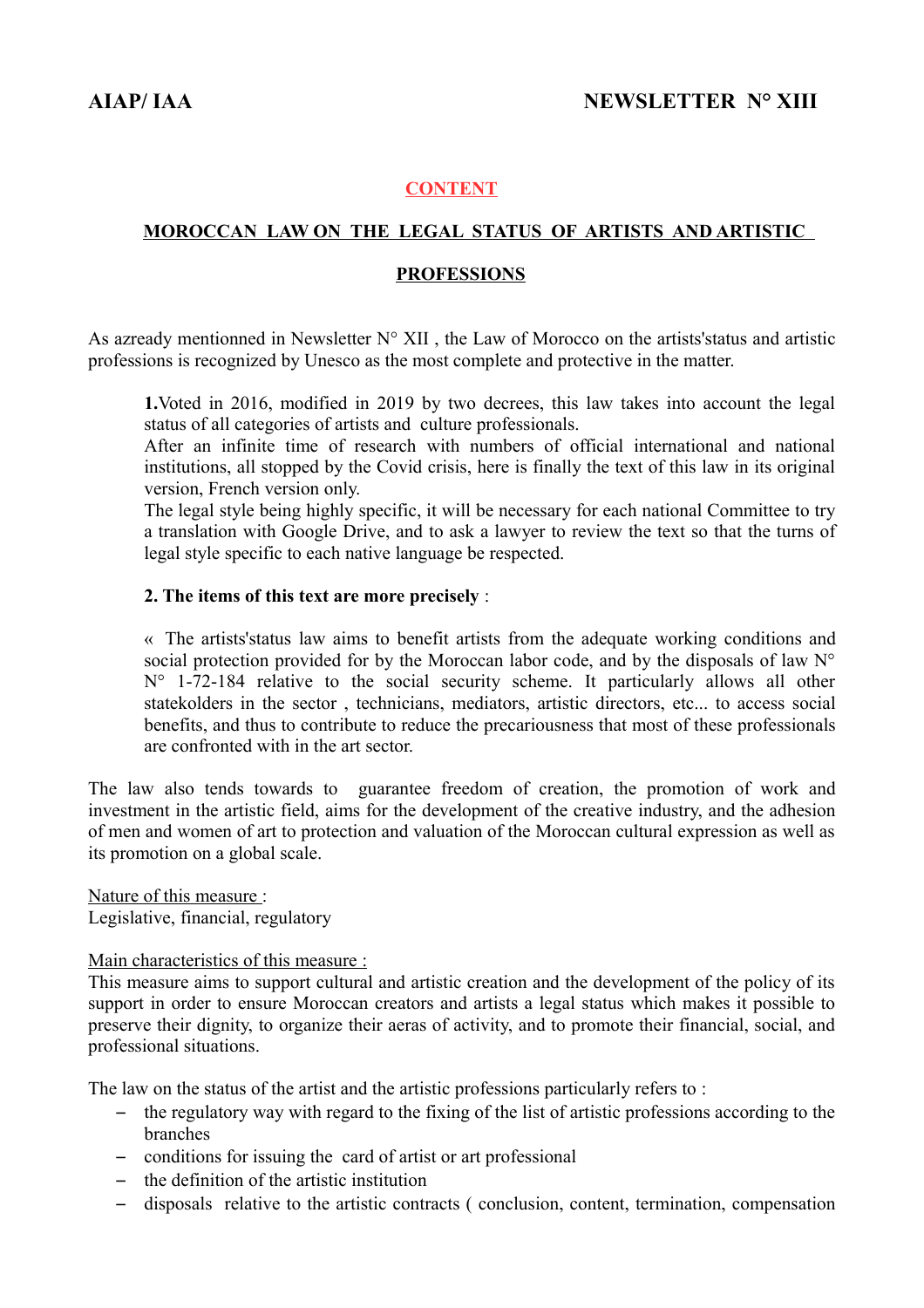in the event of rupture, salary)

- disposals relative to the artists' salary ( freedom subject in compliance with minimum wage, payment period, payment receipt, privileges)
- disposals relative to the social protection of the artists
- advantages granted to artists ( priority of employment up to 60%, priority to obtain public subsidies)
- disposals relative to the employment of children and people with disabilities ( parental authorization for those under 18 years old, prohibition to entrust dangerous jobs to minors under 18 years old, ban on employment for disable people in jobs/works exposing them to danger or undermining their image)
- disposals relative to the employment of foreign artists ( assimilation of residents to Moroccan artists, possibility of work for a fixed period with an authorization, etc)
- artists' rights to found or belong to a professional body
- law of the most representative artistic organizations to conclude collective agreements
- conditions of payment of subsidies to artistic organizations
- disposals relative to collective negociations

### Expected results

The expected results of this law present themselves as following :

. favourable conditions to the work of the artists

- . means of action and support, reception and training structures available
- . appropriate social protection ensured
- . moral status of highlighting pionneers
- . support to any artist in a difficult situation guaranteed
- . freedom of artistic creation, in all its forms, guaranteed

. total independence of the artists in the realization of their insured creative works, in accordance with institutional disposals and legislative texts guaranteeing individual and collective freedoms to all (Moroccans)

. right to constitute and join the professional organizations of insured artists

. recognition granted to professional organizations of artists

. work and investment promoted in the artistic sector for artists in order to defend the professional , heritage, economic and social rights to its members

. foreign artists in residency being able to benefit of the artistic card and treated like the Moroccan artists

. rights of the handicapped children and people « .

# **3. REMINDER**

*Once more, it should be reminded that Unesco has no vocation for voting laws, but only Recommendations.The functionning of Unesco is not the functionning of UN and cannot be confused with it.* 

*The vocation of Unesco is respect for ethics, as established in the Recommendations, the verification of its implementations, and its merits. cannot impose the Recommendations to the member states.*

This amounts to say that it is up to each national Committee to propose law texts to its Parliament, each country being free to set up the juridiction of its choice. What Costa Rica made in association with several cultural associations.

In 1980, following the work of professional artists undertaken for years, the Recommendation on the status of the artist was promulgated and spread to all the